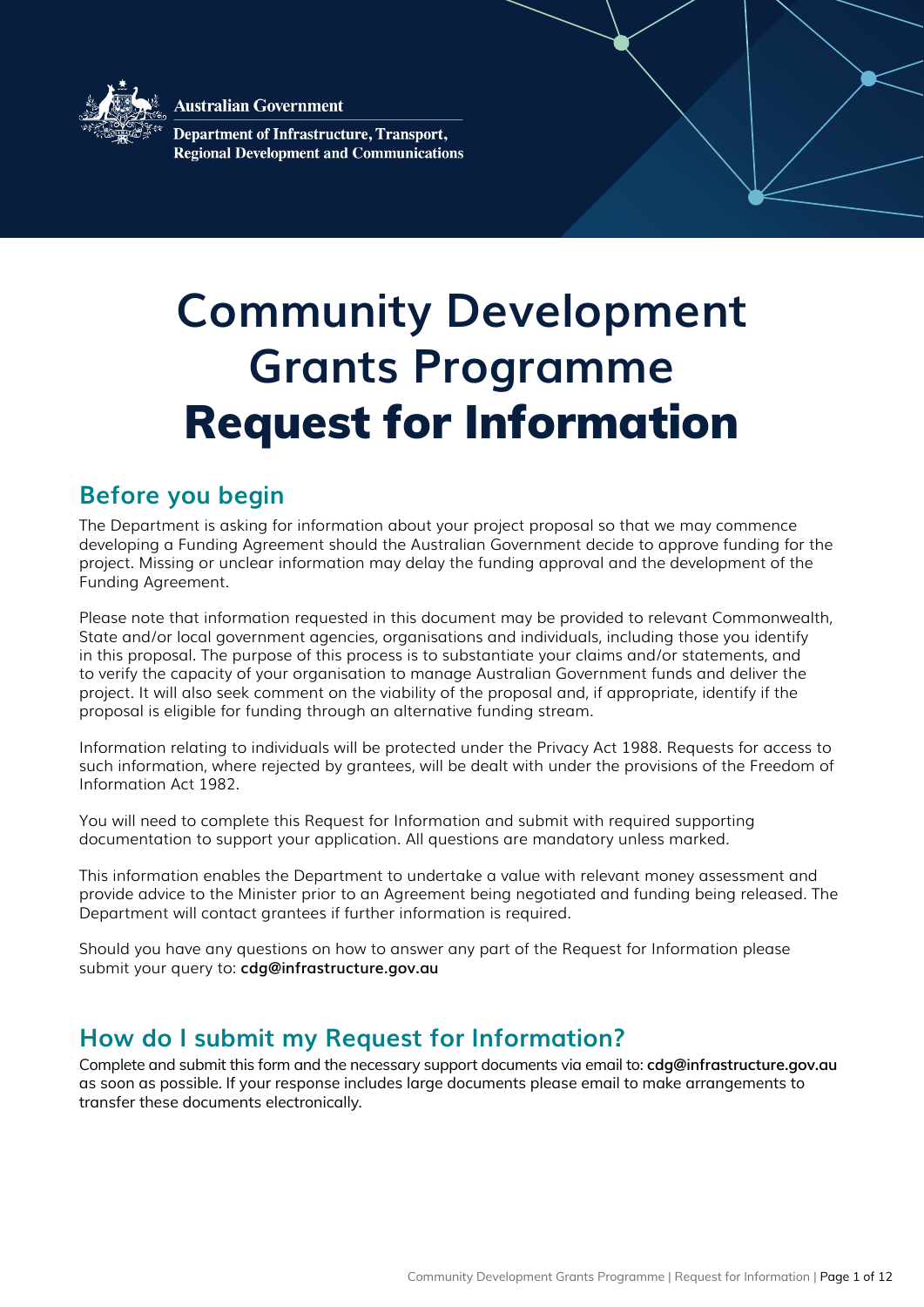## **Part A**

### **Organisation Details**

| <b>Organisation details</b><br>1.                                                                                                                                                                    |                            |
|------------------------------------------------------------------------------------------------------------------------------------------------------------------------------------------------------|----------------------------|
| Legal name:                                                                                                                                                                                          | ABN:                       |
| Trading name:                                                                                                                                                                                        | ACN:                       |
| <b>GST Status:</b><br>Registered<br>Not registered                                                                                                                                                   |                            |
| <b>What is your Business Structure?</b><br>2.<br><b>Local Government</b><br><b>Incorporated Association</b><br>Other (please specify):<br>Trust*<br>Company<br>(<br>*Must provide copy of Trust Deed | Sole Trader<br>Partnership |
| 3.<br><b>Bank Details</b>                                                                                                                                                                            |                            |
| Provide details of the bank account where the project funding will be deposited                                                                                                                      |                            |
| Bank name:                                                                                                                                                                                           | BSB:                       |
| Account name:<br>Account Number:                                                                                                                                                                     |                            |
| Physical (registered) address of Organisation<br>4.                                                                                                                                                  |                            |
| <b>Street Address:</b>                                                                                                                                                                               |                            |
| Suburb/Town:<br>State/Territory:                                                                                                                                                                     |                            |
| Postcode:                                                                                                                                                                                            |                            |
| <b>Organisation Email:</b>                                                                                                                                                                           |                            |
| Organisation Website:                                                                                                                                                                                |                            |
| 5.<br><b>Postal address of Organisation</b>                                                                                                                                                          |                            |
| Postal Address:                                                                                                                                                                                      |                            |
| Suburb/Town:<br>State/Territory:                                                                                                                                                                     |                            |
| Postcode:                                                                                                                                                                                            |                            |
|                                                                                                                                                                                                      |                            |
| Authorised Person Contact Details (e.g. CEO or the person authorised to sign Deed of Agreements)<br>6.<br>Title:<br>First Name:                                                                      | Surname Name:              |
| Position:<br>Email address:                                                                                                                                                                          |                            |
|                                                                                                                                                                                                      |                            |
| Phone (W):<br>Phone (M):                                                                                                                                                                             |                            |
| Project Manager Contact Details (e.g. the person who will lead the implementation of the project)<br>7.                                                                                              |                            |
| First Name:<br>Title:                                                                                                                                                                                | Surname Name:              |
| Position:<br>Email address:                                                                                                                                                                          |                            |
| Phone (W):<br>Phone (M):                                                                                                                                                                             |                            |
| Additional details (relevant to the project; qualifications, experience, and professional memberships; if<br>applicable):                                                                            |                            |
|                                                                                                                                                                                                      |                            |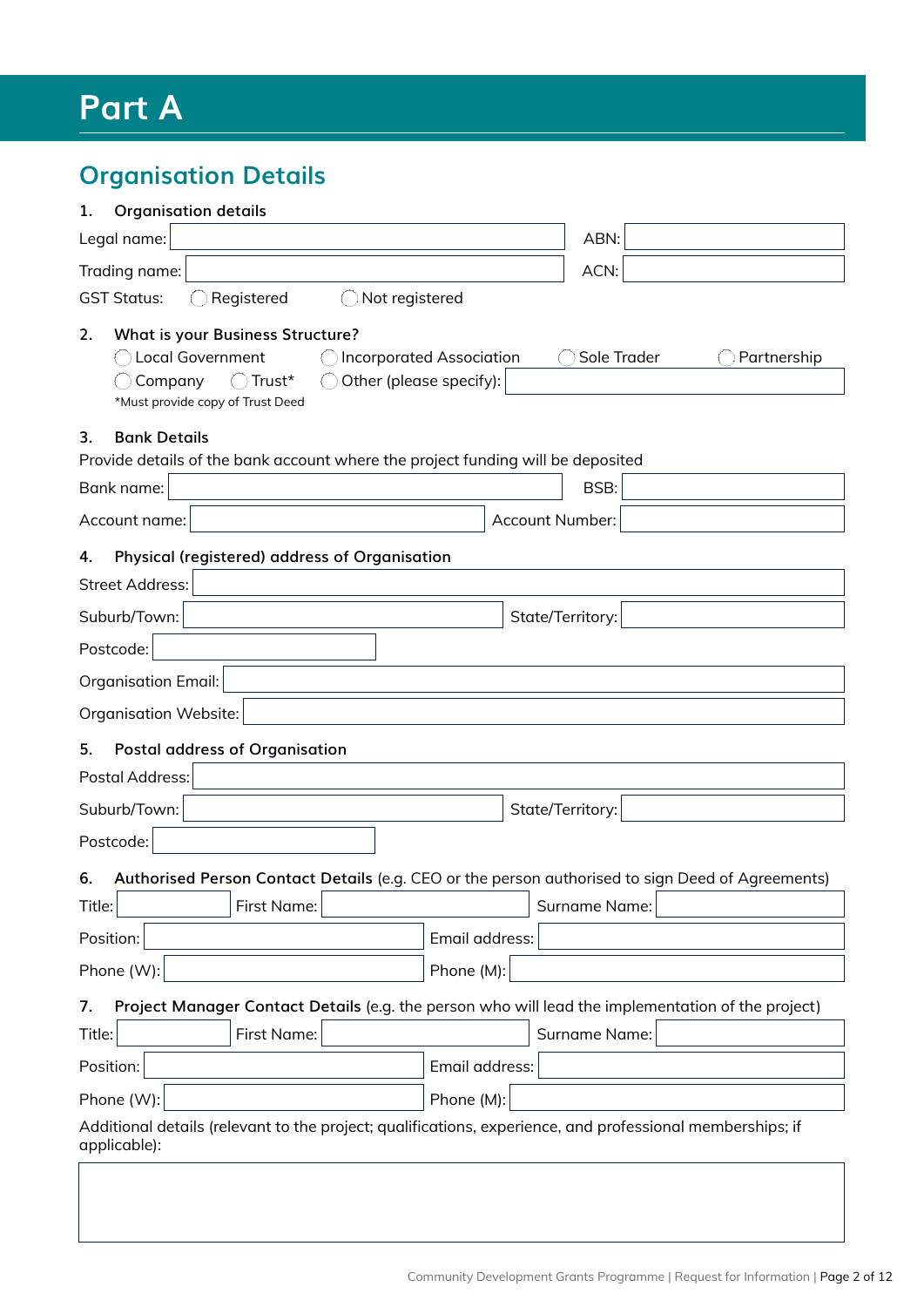### **8. Key Personnel** (within the Organisation who will be involved in the project delivery, other than the authorised person or project manager)

| Title:       | First Name: |                | Surname Name: |
|--------------|-------------|----------------|---------------|
| Position:    |             | Email address: |               |
| Phone $(W):$ |             | Phone (M):     |               |

Additional details (relevant to the project; qualifications, experience, and professional memberships; if applicable):

**9. Within the last five (5) years, has the Organisation been subject to an event such as a Government investigation, liquidation, litigation or significant change of financial position?**  $\bigcap$  Yes  $\bigcap$  No

If yes, please note which of the following events occured and provide details below.

- Government Investigation (Organisation or related entities)
- Litigation or liquidation proceedings
- Significant (adverse) change of financial position not reflected in Financial Statements provided

 $\bigcirc$  Other particulars likely to adversely affect your capacity to undertake this project (provide details below)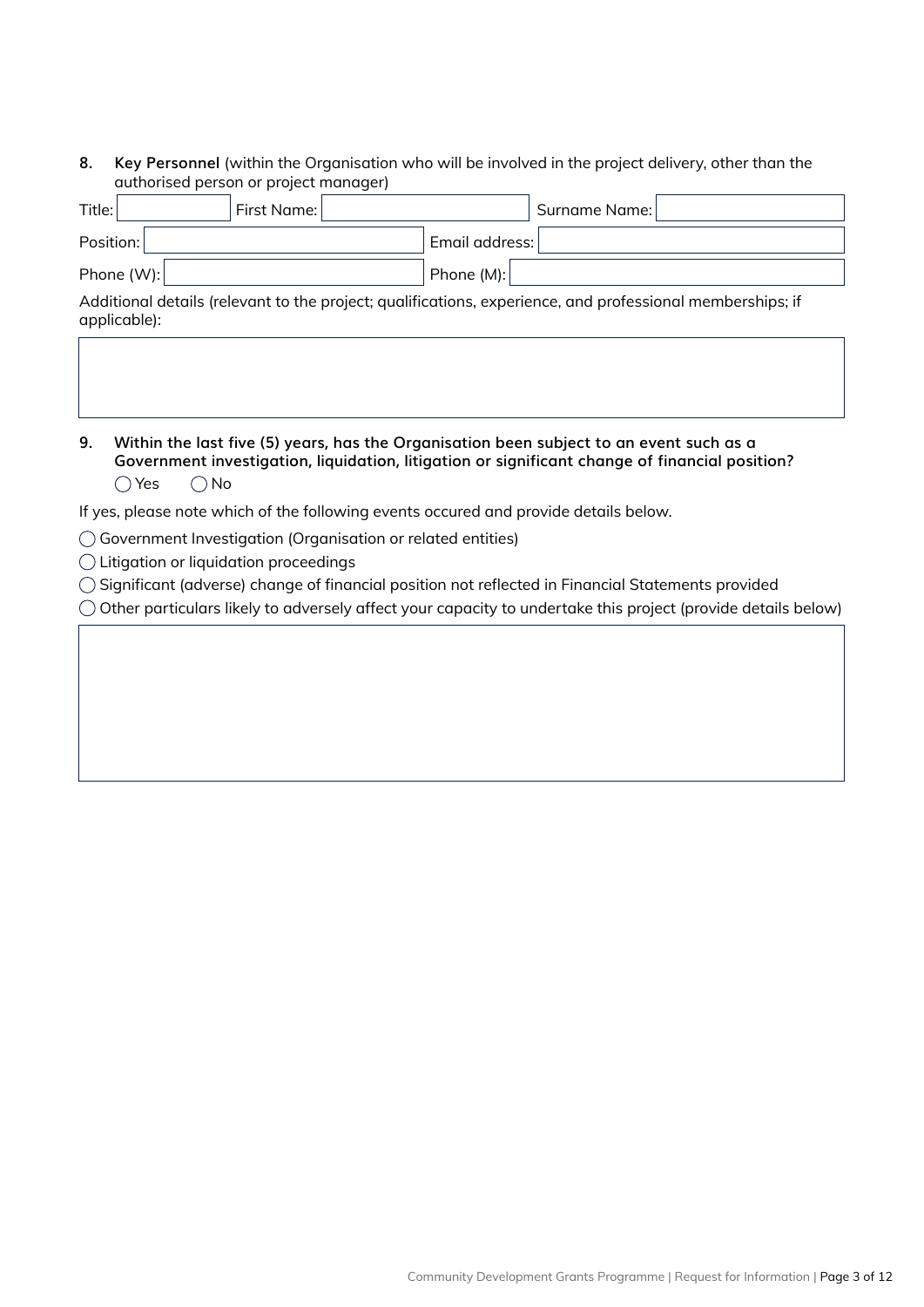### **Part B**

### **Project Details**

**10. Project Title** — Use the title from the confirmation of the election commitment. If proposing an alternative project title, provide reason/s why.

11. Project location — If a street number is not known, please provide the Lot number.

| Street Address: |             |                                                                                                     |  |  |
|-----------------|-------------|-----------------------------------------------------------------------------------------------------|--|--|
| Suburb/Town:    |             | State/Territory:                                                                                    |  |  |
| Postcode:       | Latitude: l | Longitude:                                                                                          |  |  |
|                 |             | What is the name of the Traditional Custodians of the land in which the project address is located: |  |  |

#### **12. Detailed Project description** (Note: project benefits are to be included at Q14)

*Example 1: construction of sport precinct including two Rugby League fields, six netball courts and amenities block including change rooms, public facilities, meeting rooms and cafeteria; upgrade of swimming pool to include new grandstand and children's waterpark*

*Example 2: installation of lighting at sports field including purchase and installation of four poles and footings, 16 x 15000W MZ lights and 16 shields and upgrade of existing power supply on site.)*

[Maximum of 150 words]

**13. If the Community Development Grants (CDG) funded project is part of a larger project, provide details below** (i.e. CDG is funding one stage of a multi-stage project)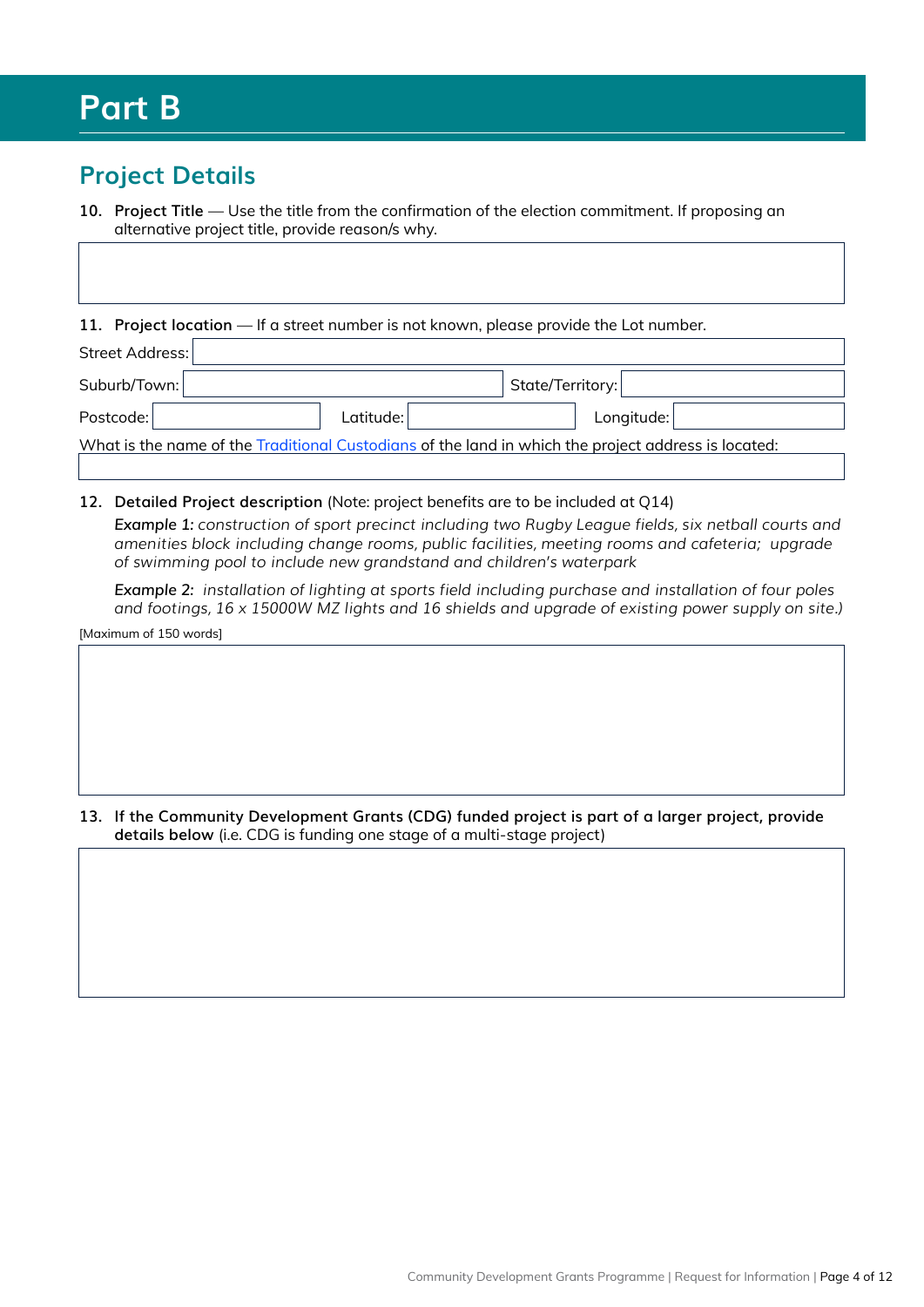- **14. Detail/list the economic and community benefits of the proposal (and the larger project if applicable), and how it contributes to programme outcomes. The intended outcomes of the program are:**
	- To construct and/or upgrade facilities to provide long term improvements in social and economic viability of local communities.
	- To create jobs in the delivery of projects and ongoing use of the infrastructure.
	- To improve social amenity, increased health, wellbeing and social cohesion by utilisation of the infrastructure by community groups.

**Economic Benefits** [Maximum of 100 words]

**Community Benefits** [Maximum of 100 words]

**15. How do you propose to measure the economic and/or social benefit outcomes which will be achieved as a result of the completed project?** [Maximum of 100 words]

**16. Has your organisation prepared a Business Case/Plan, or undertaken a Feasibility Study, Market Research or Community Consultation process within the last two years in relation to this project?**   $\bigcirc$  Yes  $\bigcirc$  No

If Yes, please provide details below. If documents have been developed, please supply as evidence with your proposal.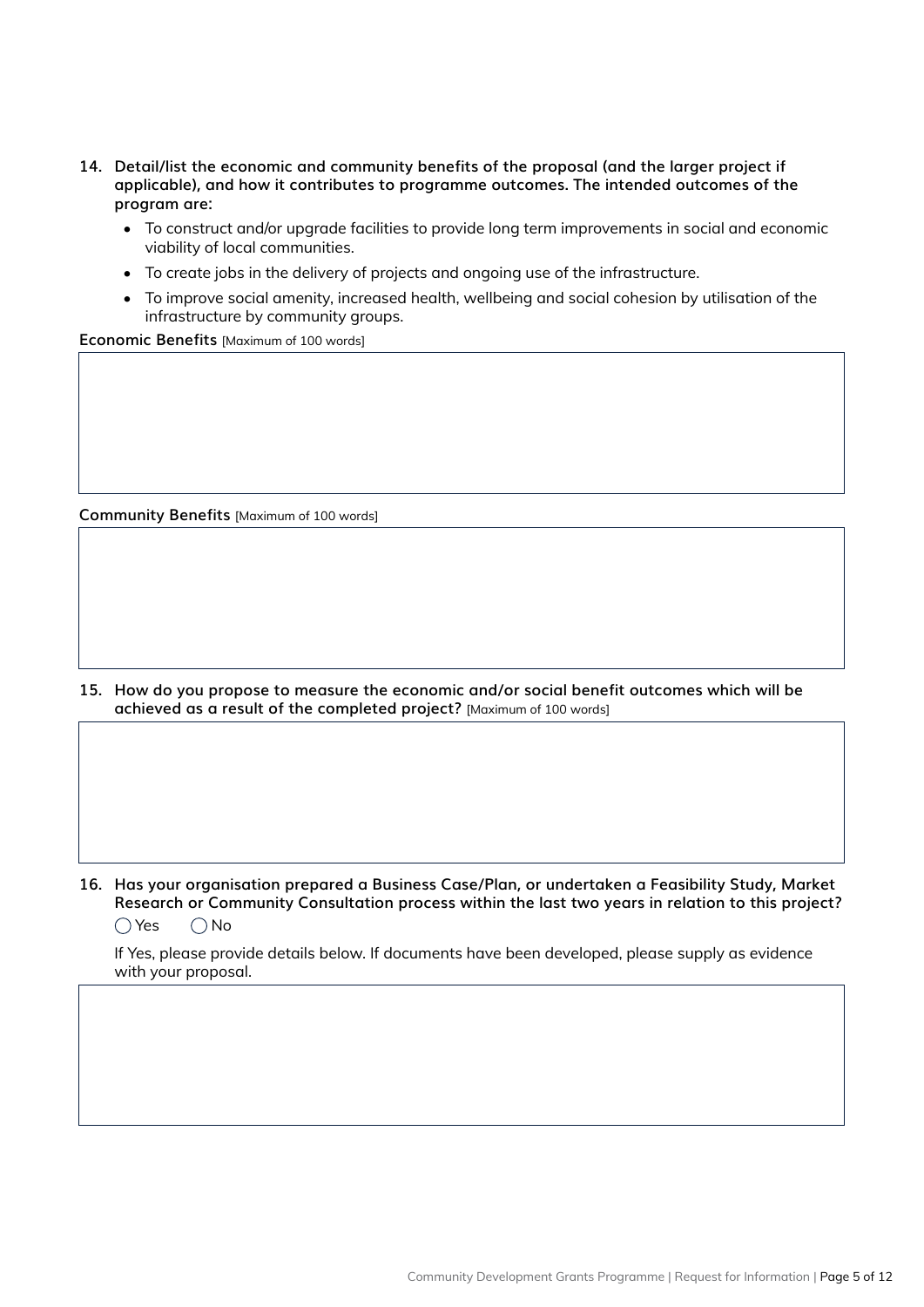**17. How many full-time equivalent employee construction jobs and how many full-time equivalent employee ongoing jobs will be created by this project?** 

Please note a full-time equivalent employee (FTE) is based on an average of 1,800 hours over a 48 week period.

| Total number FTE during number of jobs:       |  |  |  |  |
|-----------------------------------------------|--|--|--|--|
| Total number of FTE long term number of jobs: |  |  |  |  |
| Number of jobs that are Indigenous:           |  |  |  |  |
| Number of these jobs that are Indigenous:     |  |  |  |  |

**18. Please provide the following project dates :**

| <b>Estimated Project dates:</b>     | start | tınısh |  |
|-------------------------------------|-------|--------|--|
| Estimated Construction dates: start |       | finish |  |

**19. Indicate the current stage of development of your proposal. Provide any supporting documents if available** (i.e. concept or preliminary designs, final designs, independent cost estimates, ready to commence tender/procurement process or preferred contractor selected and contracted for the project.)

| Document | <b>Stage of Development</b> |  |
|----------|-----------------------------|--|
|          |                             |  |
|          |                             |  |
|          |                             |  |
|          |                             |  |

**20. Identify and provide details of who will own the asset on completion. Where land and buildings are owned by a third party, have leasing arrangements been confirmed and secured?**

[Written evidence must be provided]

| Organisation:         |              |                  |                                                                                         |  |
|-----------------------|--------------|------------------|-----------------------------------------------------------------------------------------|--|
| ABN:                  |              | ACN:             |                                                                                         |  |
| Street Address:       |              |                  |                                                                                         |  |
| Suburb/Town:          |              | State/Territory: |                                                                                         |  |
| Postcode:             | Phone $(W):$ |                  | Phone $(M):$                                                                            |  |
| Leasing Arrangements: |              |                  |                                                                                         |  |
| 21                    |              |                  | Drovida datail af who will monography dominicated project after completion and who will |  |

**21. Provide detail of who will manage and maintain the project after completion and who will provide the funding to maintain the project on-going.**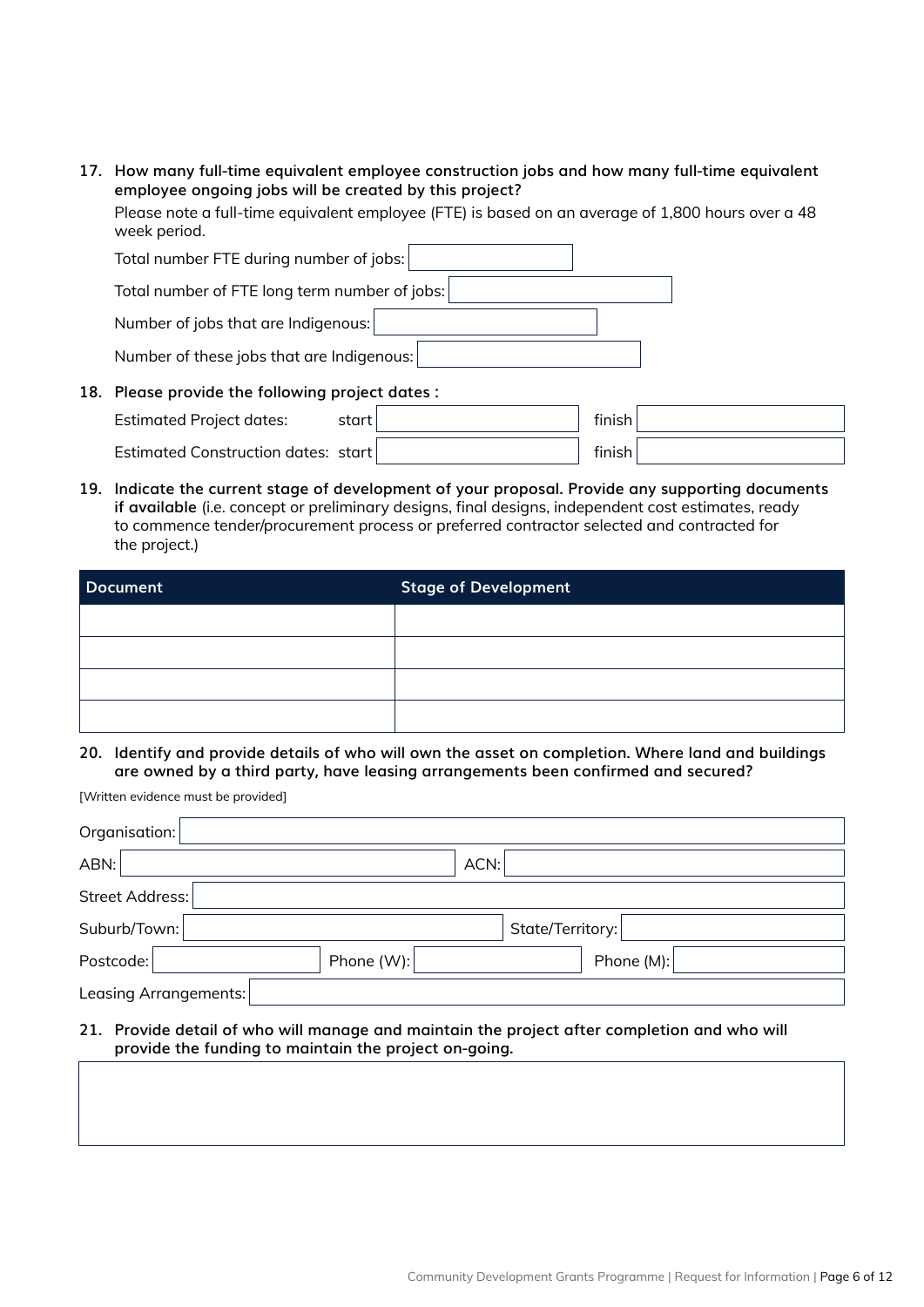**22. Provide information on at least three projects your organisation has managed in the past five years which have received funds from either the Commonwealth, state government or local government authority** (local government authority funded projects do not apply for applicants who are a local government authority)

| Jurisdiction and managing<br>Department name | <b>Project Name</b> | <b>Funding Amount</b> |
|----------------------------------------------|---------------------|-----------------------|
|                                              |                     |                       |
|                                              |                     |                       |
|                                              |                     |                       |

### **Part C**

### **Financial Details**

- 23. What is the total project cost? (Use GST exclusive amounts) \$
- **24. What is the amount of funding committed by the Australian Government?**  (Use GST exclusive amounts) \$
- **25. Partner funding. Complete the table with details of all confirmed funding to this project, and the status of the funding.**

| <b>Partner name</b> | <b>ABN</b> | Amount<br>(GST Exclusive) | Cash/In Kind | <b>Received, Confirmed</b><br>to be confirmed |
|---------------------|------------|---------------------------|--------------|-----------------------------------------------|
|                     |            |                           |              |                                               |
|                     |            |                           |              |                                               |
|                     |            |                           |              |                                               |

- **26. Provide details of the arrangements in place to provide for any cost overruns or funding shortfalls on your proposed project.**
- **27. Have you completed a tender/procurement process and appointed a preferred contractor or do you have a cost estimate which has been independently developed/assessed?**  $\bigcirc$  Yes  $\bigcirc$  No If Yes, please provide details below

**28.** Are there any parts of the project that have already commenced?  $\bigcirc$  Yes  $\bigcirc$  No If Yes, please provide details below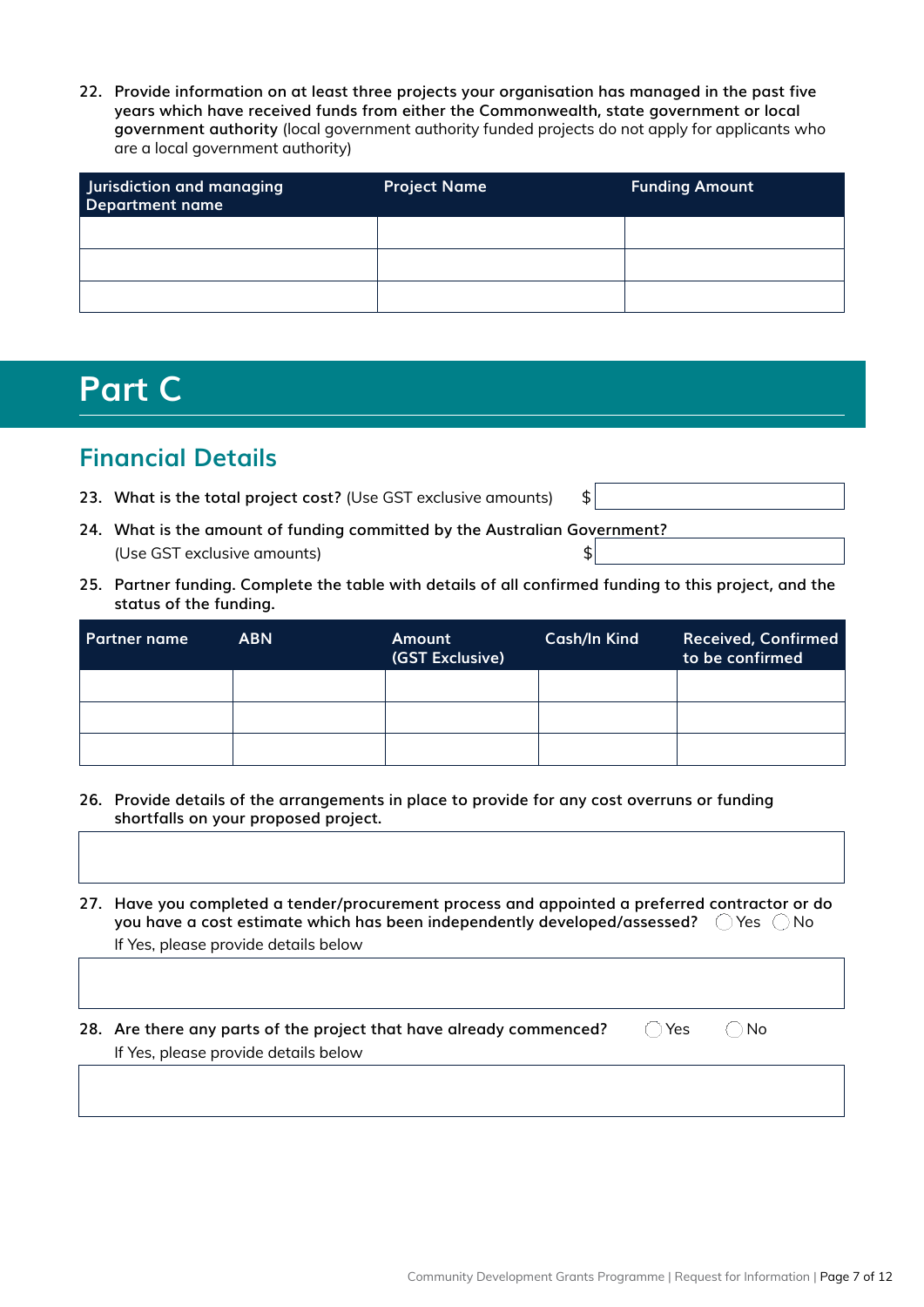**29. Budget Table** — This is a summary of either the contracted Budget or quantity surveyor cost estimate, see cost items \* and \*\* below

| <b>Cost Item</b> | <b>Description of Cost Item</b> | <b>\$Total Estimated Cost</b><br>(GST Exclusive) |
|------------------|---------------------------------|--------------------------------------------------|
|                  |                                 |                                                  |
|                  |                                 |                                                  |
|                  |                                 |                                                  |

#### *Cost Items\**

| Planning/Design                                                               | Consultants/Contractors | Construction/Fit-out                  | Project Management |
|-------------------------------------------------------------------------------|-------------------------|---------------------------------------|--------------------|
| Research and Development                                                      | <i>Materials</i>        | Plant/Equipment Hire                  | Training           |
| Plant/Equipment Purchase                                                      | Marketina/Promotion     | Government Approvals Legal/Accounting |                    |
| Operating Costs (e.g. rent, computers, etc.) Wages, salary and superannuation | Other costs             |                                       |                    |

#### *Notes\*\**

- *• Evidence of these costs are to be provided as a required supporting document (e.g. cost estimate, quotes, market comparisons, valuations, contracted cost, etc.).*
- *• Australian Government Funding will not be provided for ongoing operation and maintenance costs or for salaries for existing staff members of the funding grantee organisation.*

## **Required Supporting Information**

- Audited financial statements for the last two (2) years (only required for projects with a total project cost over \$80,000);
- Cash flow forecasts for the next five (5) years (only required for projects with a total project cost in excess of \$1.5 million for state or local government authorities or \$1 million for other organisations);
- Business Plan and/or Feasibility Study (if applicable);
- Project Management Plan (if applicable);
- Market research/community consultation (if applicable)
- Asset Operations Management Plan (if applicable);
- Confirmation of partnership funding including evidence of bank borrowings (if applicable);
- Evidence of third-party leasing arrangements (if applicable);
- Designs;
- Cost estimate or contracted cost
- Any other documents that may assist with the assessment of the application may be provided as separate documents and listed here: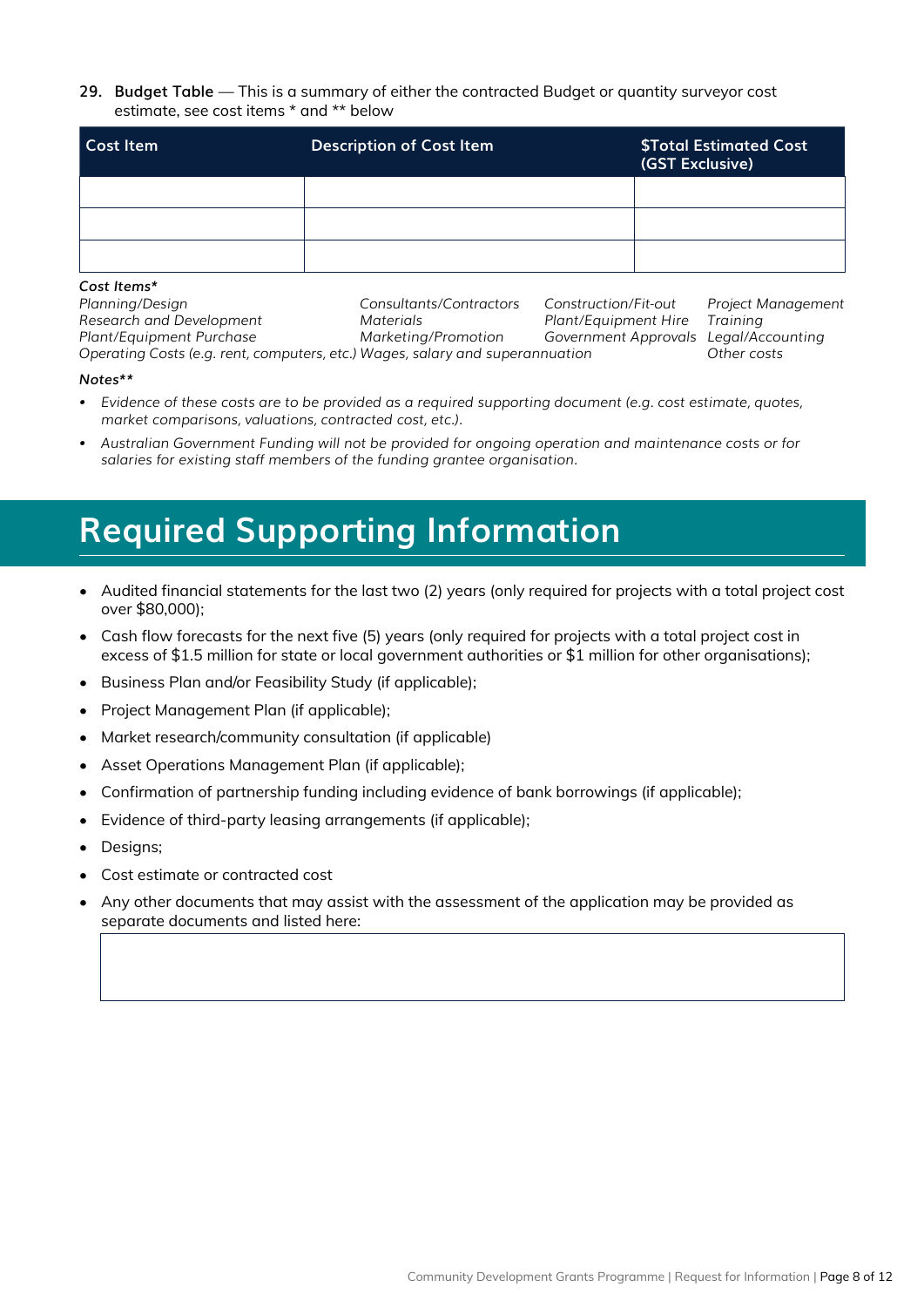## **Legal Authorisation**

| Ι, | <full authorised="" name="" of="" officer=""></full> |
|----|------------------------------------------------------|
| as | <position title=""></position>                       |
| of | <organisation name=""></organisation>                |
|    |                                                      |
|    | <postal address=""></postal>                         |

Confirm that:

- I am a person authorised to make this declaration on behalf of my organisation and all relevant persons have made a full disclosure of information.
- I have read and understood the Programme Guidelines (available on the Department's website)
- The information provided in this form and all appended documents is complete and correct. I understand that information provided in this Request for Information will form the basis of the funding agreement and that giving false or misleading information is a serious offence.
- The Department of Infrastructure, Transport, Regional Development and Communications (the Department) is authorised to undertake the necessary steps to assess the proposal from my organisation by checking the information provided in this proposal, or by obtaining additional information from:
	- Departmental databases and records, including information related to previous funding provided to my organisation;
	- Other Australian Government agencies such as the Australian Taxation Office and the Australian Securities and Investments Commission;
	- State, Territory or Local Government agencies;
	- Law enforcement agencies;
	- Credit reference agencies;
	- Courts or Tribunals; and
	- Any other appropriate organisation, information source or person as reasonably required to perform background checks.
- I agree that the Department may arrange for an Independent Viability Assessment (IVA) of my project by an external adviser or consultant to the Department. Where applicable, the Department may request a yearly breakdown of costs for on-going operational and maintenance of the complete project for a minimum of five (5) years.
- To the best of my knowledge, I have disclosed (Part A Declaration of Conflict of Interest) all actual, apparent or potential conflicts of interest that would prevent my organisation from proceeding with the proposal outlined in this *Request for Information* or from entering into a Funding Agreement with the Australian Government to deliver a project which relates to this *Request for Information*.

#### **Signature of Authorised Officer**

Date (dd/mm/yyyy):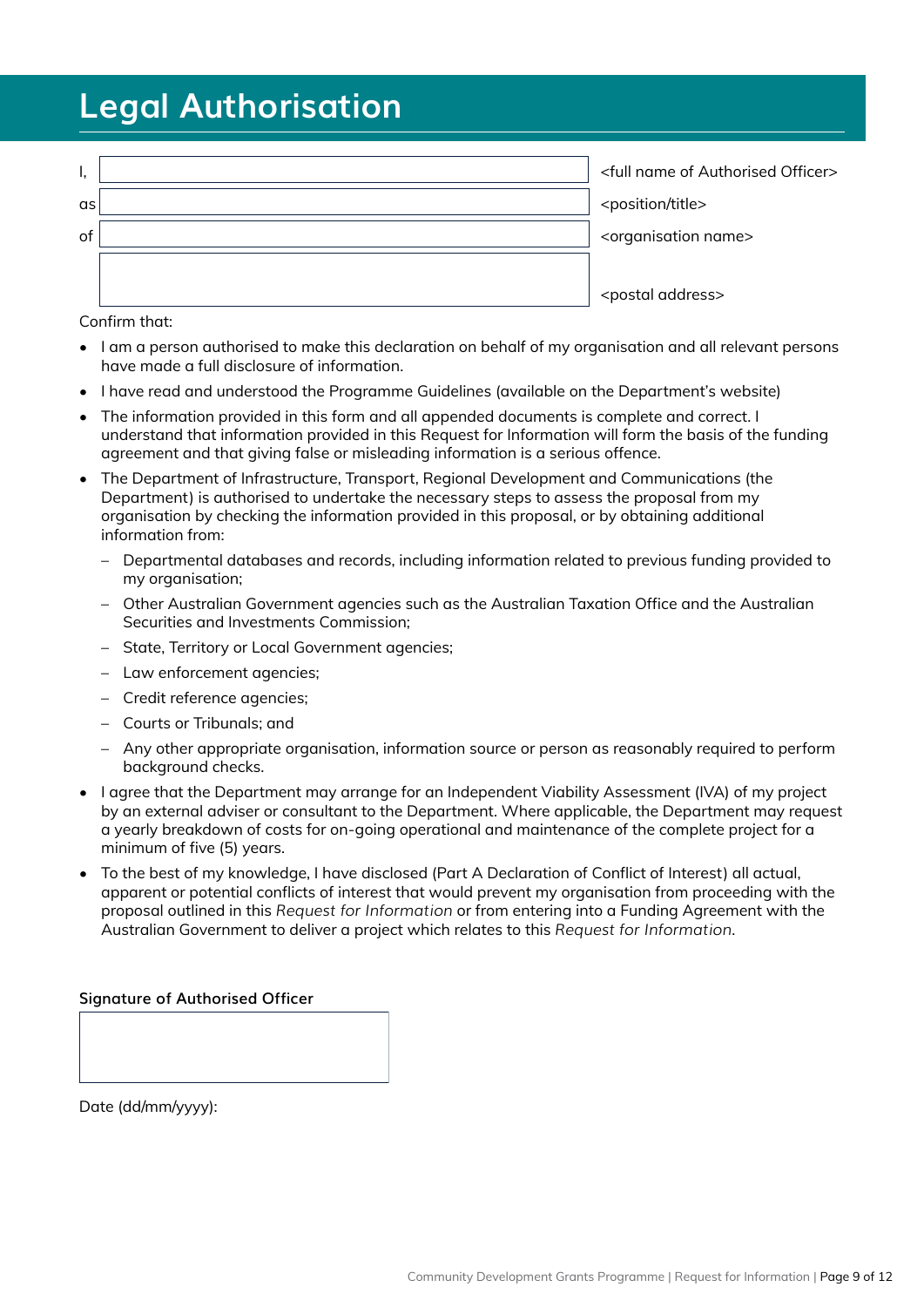## **Declaration of Conflict of Interest**

Please complete either Part Ior Part II of the Declaration of Conflict of Interest

### **Part I – No Known Conflict**

confirm that at the time of signing, to the best of my knowledge I am unaware of any actual, apparent or potential conflicts of interest that would prevent my organisation from proceeding with the proposal outlined in this *Request for Information* or from entering into a Funding Agreement with the Australian Government to deliver a project which relates to this *Request for Information*.

I undertake that if at any time I become aware that I, or any other employees or persons associated with the have an actual, apparent or potential conflict of

interest, then I will:

- a. Immediately notify the Department of Infrastructure, Transport, Regional Development and Communications in writing of that Conflict and of the steps the propose to take to resolve or otherwise deal with the Conflict;
- b. Make full disclosure to the Department of Infrastructure, Transport, Regional Development and Communications of all relevant information relating to the Conflict; and
- c. Take such steps as the Department of Infrastructure, Transport, Regional Development and Communications may, if they choose to, reasonably require to resolve or otherwise deal with that Conflict.

I understand that if I fail to notify the Department of any actual, apparent or potential conflicts of interest or am unable or unwilling to resolve or deal with the Conflict as required by the terms noted above, the Department of Infrastructure, Transport, Regional Development and Communications may seek to terminate any Funding Agreement established in relation to a project which relates to this *Request for Information*.

**Signature Signature of Witness**

Date (dd/mm/yyyy): Date (dd/mm/yyyy):

Name (printed): Name (printed): Name (printed): Name of witness(printed):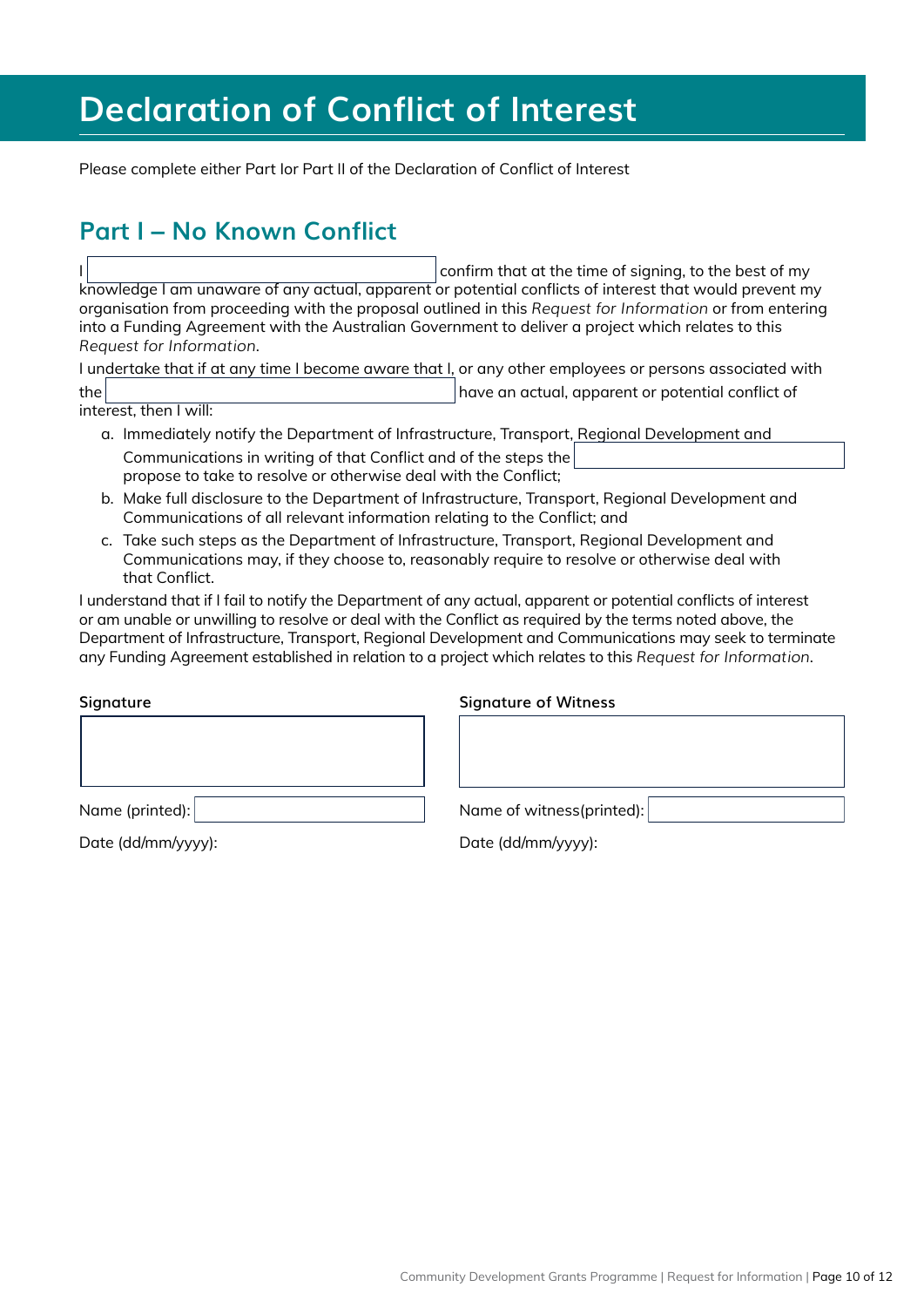## **Declaration of Conflict of Interest**

### **Part II – Disclosure of Interest**

I disclose the following interests:

I undertake that if at any time I have an actual, apparent or potential conflict of interest, then I will:

a. immediately notify the Department of Infrastructure, Transport, Regional Development and

Communications in writing of that Conflict and of the steps the propose to take to resolve or otherwise deal with the Conflict;

- b. make full disclosure to the Department Infrastructure, Transport, Regional Development and Communications of all relevant information relating to the Conflict; and
- c. take such steps as the Department of Infrastructure, Transport, Regional Development and Communications may, if they choose to, reasonably require to resolve or otherwise deal with that Conflict.

I understand that if I fail to notify the Department of Infrastructure, Transport, Regional Development and Communications of any actual, apparent or potential conflicts of interest or am unable or unwilling to resolve or deal with the Conflict as required by the terms noted above, the Department of Infrastructure, Transport, Regional Development and Communications may seek to terminate any Funding Agreement established in relation to a project which relates to this *Request for Information*.

| Signature       | <b>Signature of Witness</b> |
|-----------------|-----------------------------|
|                 |                             |
|                 |                             |
|                 |                             |
| Name (printed): | Name of witness(printed):   |
|                 |                             |

Date (dd/mm/yyyy): Date (dd/mm/yyyy):

Any information disclosed in this form will only be used by the Australian Government for the purposes of assessing CDG proposals and will be maintained in accordance with the Privacy Act 1988.